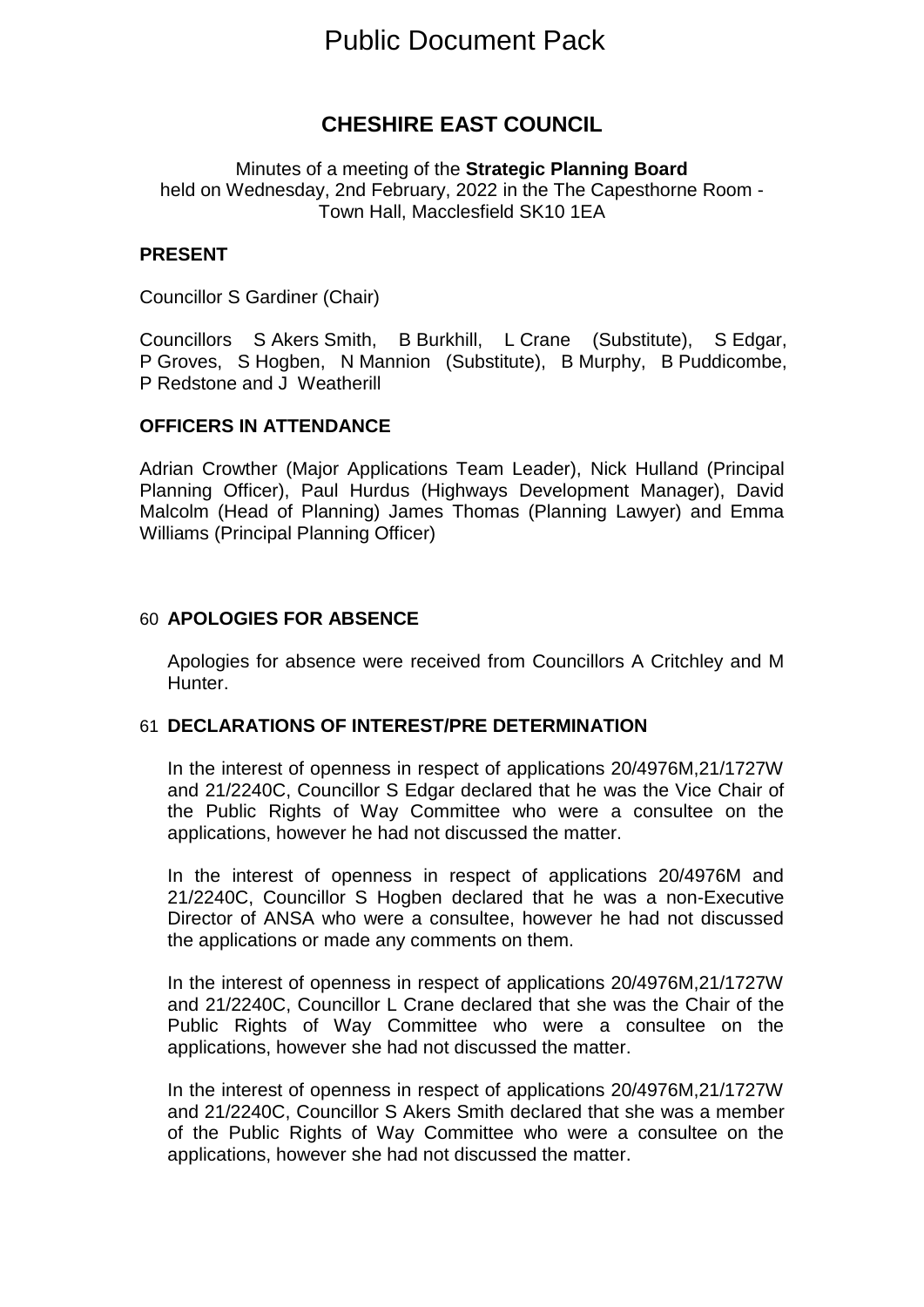In the interest of openness in respect of application, 21/4440C, Councillor S Akers Smith declared that she knew the applicant.

#### 62 **MINUTES OF THE PREVIOUS MEETING**

#### **RESOLVED**

That the minutes of the meeting held on 22 December 2021 be approved as a correct record and signed by the Chair.

#### 63 **PUBLIC SPEAKING**

#### **RESOLVED**

That the public speaking procedure be noted.

64 **20/4976M-PROPOSED DEVELOPMENT OF A RETIREMENT CARE COMMUNITY (CLASS C2) INVOLVING THE DEMOLITION OF EXISTING DWELLING AND OUTBUILDINGS, RETAINED SINGLE POINT OF VEHICULAR ACCESS, RETAINED TENNIS COURT, FISHING/BOATING LAKE, JAPANESE WATER GARDEN, SECRET/SENSORY GARDEN, WITH NEW ALLOTMENTS, BOWLING/FEATURE GREENSPACE AND WOODLAND WALKS; CONSTRUCTION OF A 60 BED REGISTERED CARE HOME WITH ISOLATION CAPABILITY; 72 NO. ASSISTED LIVING EXTRA CARE 1, 2 AND 3 BED APARTMENTS; A VILLAGE CENTRE HUB BUILDING COMPRISING HEALTH AND WELLNESS AND COMMUNAL FACILITIES, INTEGRATED SATELLITE COMMUNITY HEALTHCARE (GP) CLINIC AND 5 NO. 2 BED AND 9 NO. 1 BED CLOSE CARE SUITES AND HEALTH AND WELLNESS; ASSOCIATED PARKING (INCLUDING ELECTRIC CAR SHARE AND COMMUNITY MINIBUS), BIN STORAGE, PUMPING STATION, ELECTRICITY SUB-STATION, MEANS OF ACCESS AND OFF-SITE PEDESTRIAN FOOTPATH LINK ALONG PEPPER STREET, HIGHWAY IMPROVEMENTS AND BIODIVERSITY NET GAIN, HOLLY TREE HOUSE, PEPPER STREET, CHELFORD, MACCLESFIELD FOR MR**

Consideration was given to the above application.

(Parish Councillor Nick Speakman, representing Ollerton with Marthall Parish Council and Justin Paul, the agent for the applicant attended the meeting and spoke in respect of the application).

## **RESOLVED**

That the application be refused for the following reasons:-

1. The proposed development would represent inappropriate development within the Green Belt. Furthermore, additional harm would be created to the Green Belt by virtue of loss of openness and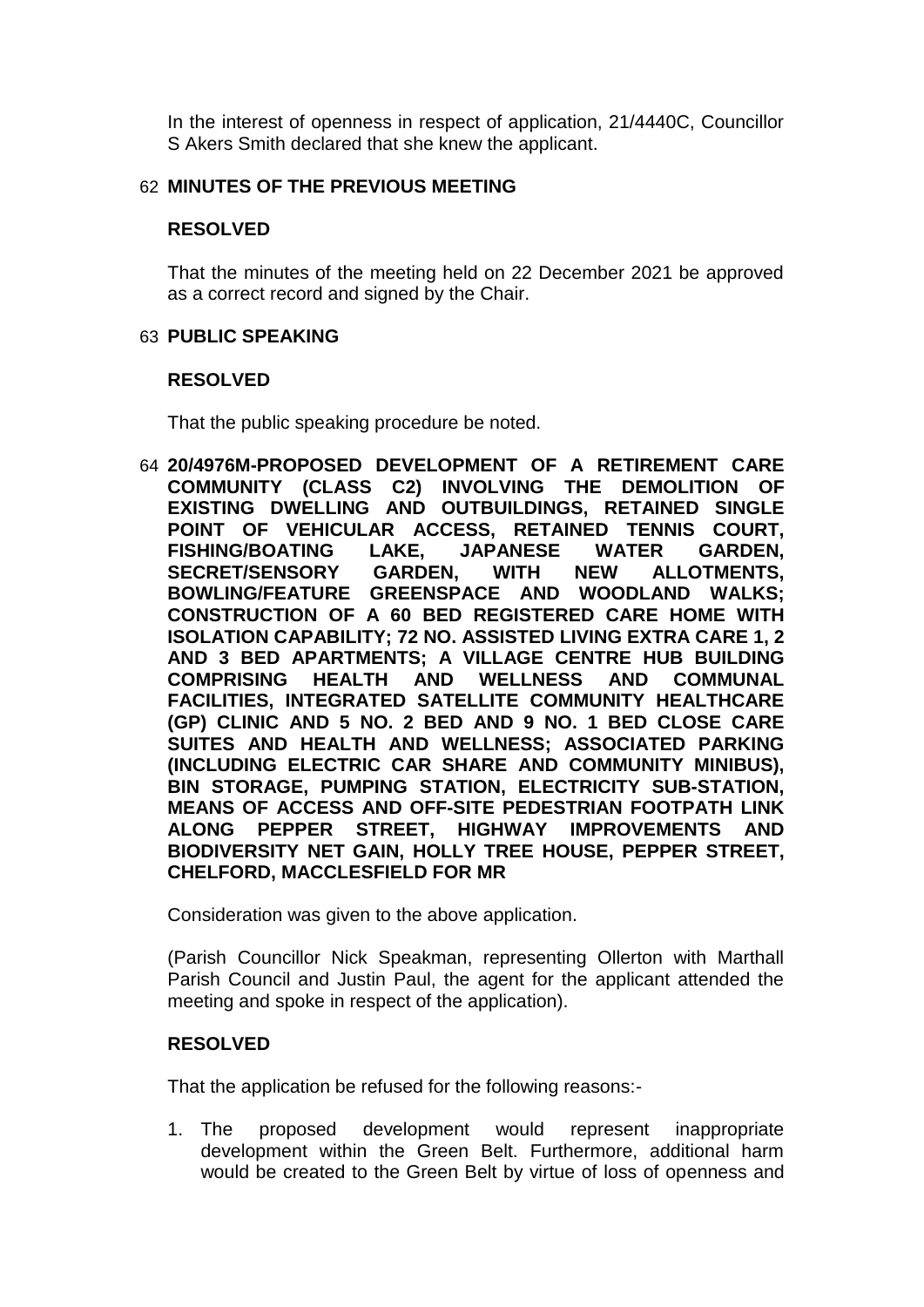encroachment. It is not deemed that Very Special Circumstances exist that are sufficient to clearly outweigh the harm to the Green Belt and the other harm identified. The development would therefore be contrary to Policy PG3 (Green Belt) of the Cheshire East Local Plan Strategy, saved Policy GC1 (Green Belt (New Buildings)) of the Macclesfield Borough Local Plan and the National Planning Policy Framework.

- 2. The proposed development would be located outside of a settlement boundary, in an unsustainable location. In addition, the development would lead to a concentration of specialist care facilities resulting in an imbalance of residential uses in the area and would conflict with other relevant policies of the development plan. The development is therefore deemed contrary to Policies SC4 (Residential Mix), SD2 (Sustainable Development Principles), CO1 (Sustainable Travel and Transport), EG2 (Rural Economy) and the strategic aims of Policy PG2 (Settlement Hierarchy) of the Cheshire East Local Plan Strategy and saved Policy DC57 (Community Uses – Residential Institutions) of the Macclesfield Borough Local Plan.
- 3. The proposed development would have a significant adverse impact upon roosting bats and Great Crested Newts, protected and priority species. The reasons for or benefits of the proposed development do not outweigh the adverse impacts of the proposed development upon these species and so the proposals are contrary to Policy SE3 (Biodiversity and Geodiversity) of the Cheshire East Local Plan Strategy and saved Policy NE11 (Nature Conservation) of the Macclesfield Borough Local Plan. As bats and Great Crested Newts receive protection under the Habitats Regulations, the Council must have due regard to the regulations during the determination of the application. In order to discharge its duties under the regulations the Council must consider whether Natural England would be likely to grant a protected species licence to allow the development to proceed. In this instance, the Council considers that the proposed development is not of imperative overriding public interest and there are suitable alternatives to the current proposals with a reduced impact upon bats and Great Crested Newts. The application therefore fails to comply with the licensing tests in the habitat regulations. Natural England would consequently be unlikely to grant a protected species license in this instance.

In order to give proper effect to the Strategic Planning Board's intent and without changing the substance of its decision, authority is delegated to the Head of Planning in consultation with the Chair (or in their absence the Vice Chair) to correct any technical slip or omission in the resolution, before issue of the decision notice.

(It was noted that Councillor B Murphy abstained from voting on the application).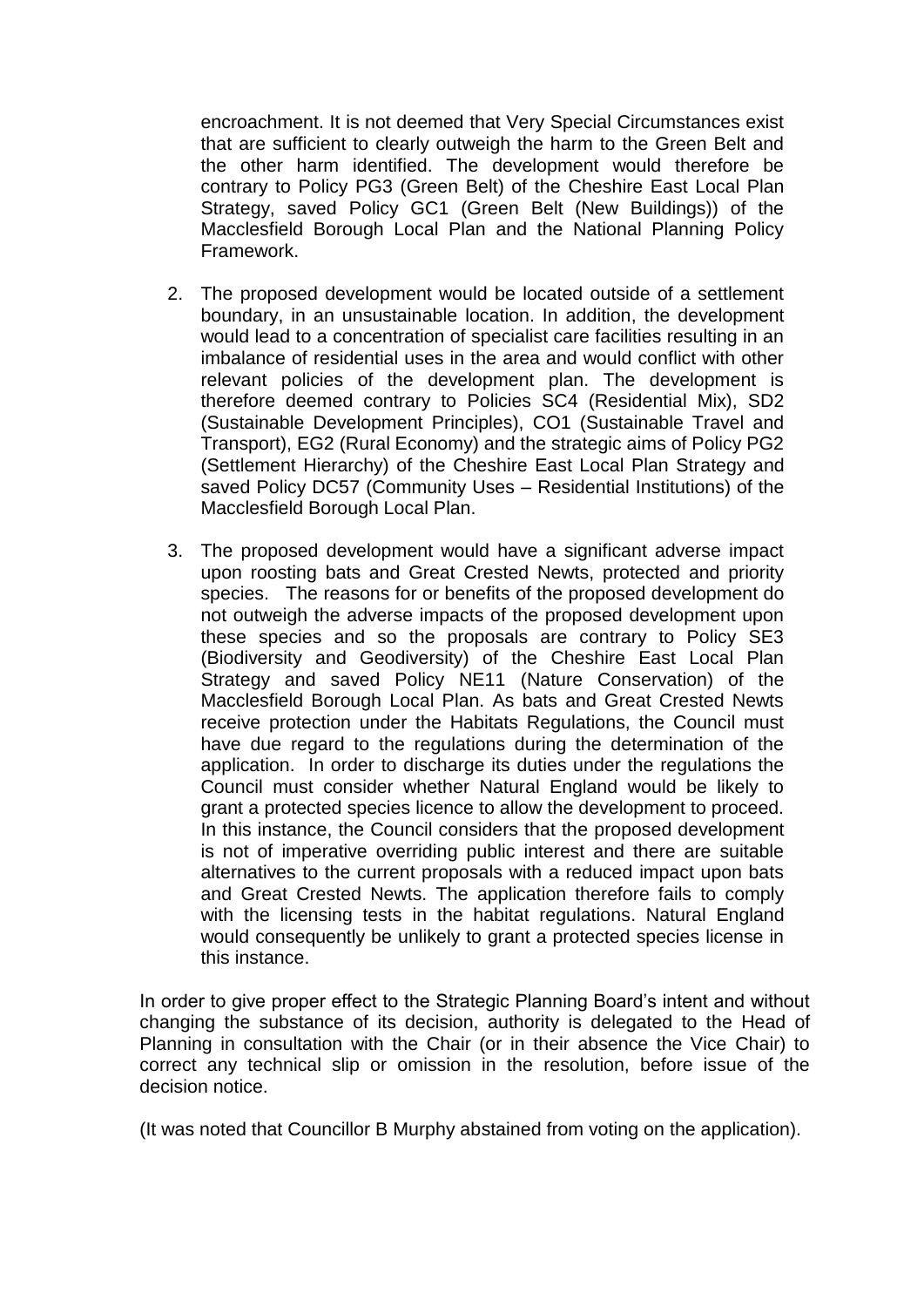## 65 **21/1727W PROPOSED EXTENSION TO SILICA SAND EXTRACTION WITH PROGRESSIVE RESTORATION AT BENT FARM QUARRY, BROWNLOW FARM, WALLHILL LANE, CONGLETON FOR DAVID WALTON, SIBELCO UK LIMITED**

Consideration was given to the above application.

(David Walton, the applicant attended the meeting and spoke in respect of the application).

## **RESOLVED**

That for the reasons set out in the report and in the written update to the Board the application be approved subject to the completion of a deed of variation of the Section 106 agreement attached to permission 8/08/0375/CPO to replicate the requirements of the legal agreement to the permission.

And subject to the following conditions:-

- 1. Timescales for commencement and notification of commencement
- 2. Approved plans and documents
- 3. Copy of approved plans to be made available for inspection on site
- 4. Timescales for cessation and restoration of the site
- 5. Hours of operation for general mineral activities
- 6. Hours of operation for noise generative activities
- 7. Hours of operation for the processing plant
- 8. Hours of operation for loading, unloading and movements of HGVs
- 9. Vehicles arriving and leaving the site restricted to using the existing access only, and maintenance of a notice advising drivers to turn right out of the site
- 10.Wheel cleaning and no deposit of material on the highway
- 11.Sheeting of vehicles
- 12.Restrictions on HGV numbers and timing of movements
- 13.Records of vehicle movements
- 14.Protection of nesting birds
- 15.Advance notice of soil stripping
- 16.Soil to be stripped prior to being used for extraction or associated activities and controls over the use of heavy machinery on soils
- 17.Soil handling
- 18.No export of soils without prior approval of the local planning authority
- 19.Seeding of all soil mounds
- 20.Weed control
- 21.3m height control on soil mounds
- 22.No importation of waste
- 23.Surveys prior to any ponds being disturbed and where necessary scheme of translocation of species
- 24.Implementation of mitigation identified in the ecological impact assessment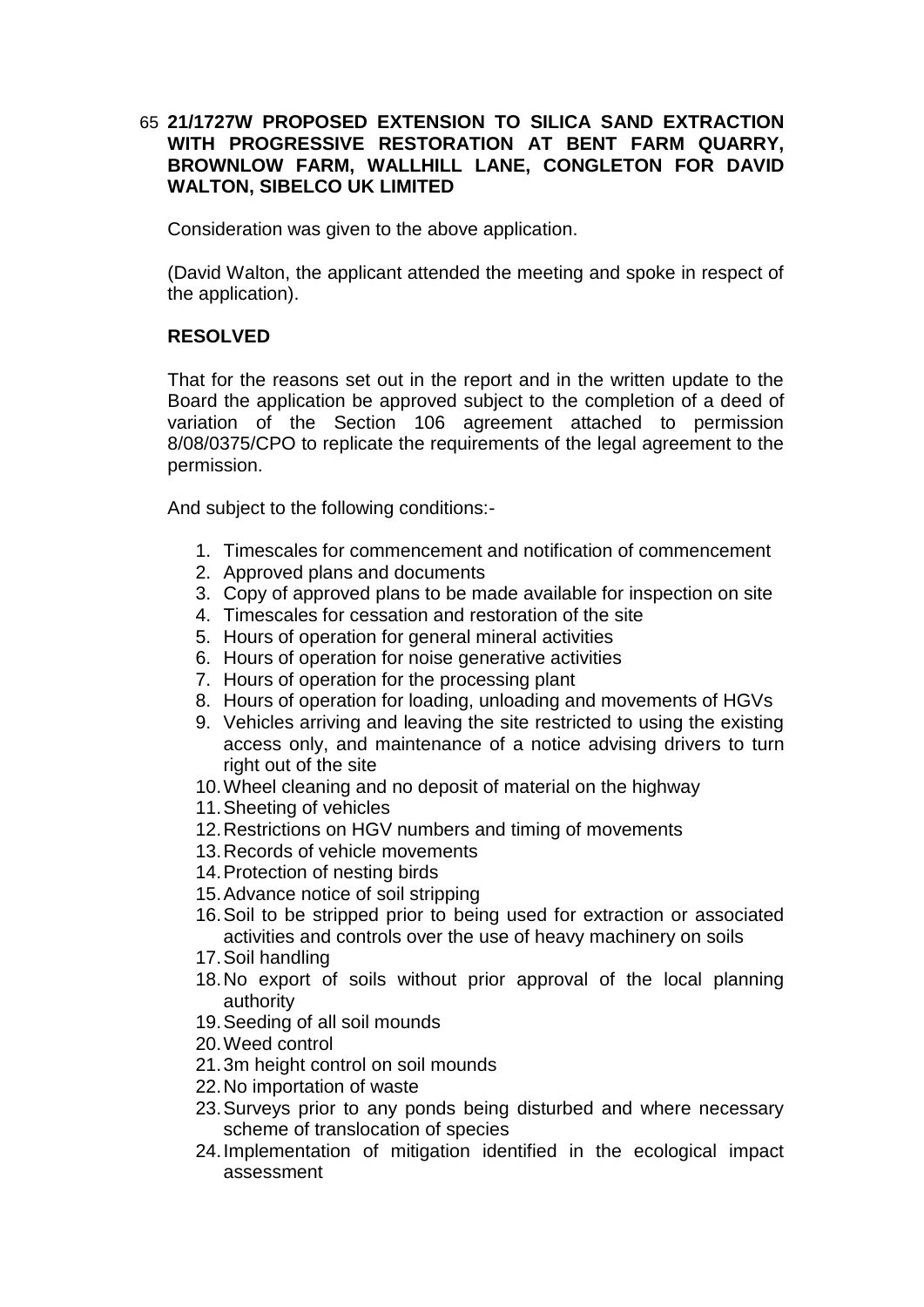- 25.Water levels of retained ponds to be monitored throughout the life of the site
- 26.Mounds to be located away from existing trees and hedgerows
- 27.Limits to depth of extraction
- 28.Limits on the amount of vegetation to be cleared in advance of sand extraction
- 29.Colour for any new buildings, plant or machinery on site to match those on site
- 30.Noise levels for normal mineral operations
- 31.Noise levels for noise generative activities and limits on timescales of these activities
- 32.Application of best practicable means for controlling noise on site
- 33.Noise levels from processing plant
- 34.Best practicable means for suppression of dust
- 35.Use of water bowser
- 36.Monitoring of stream flows within Dairy Brook and Loach Brook
- 37.Quarterly monitoring of groundwater levels
- 38.Extension of the groundwater monitoring scheme to include the extended extraction area and increase in extraction depth
- 39.No dewatering of the site below 81m AOD
- 40.Compliance with the mitigation in the Flood Risk Assessment and Hydrological Impact Assessment
- 41.Monitoring of water quality
- 42.Surface water from plant site to be discharged into the settlement lagoon prior to discharge into a watercourse
- 43.Procedures for storage of contaminants
- 44.No contaminants allowed to enter any watercourse
- 45.No open fires
- 46.All landscape works and planted areas to be maintained and losses replaced
- 47.No disturbance to any existing vegetation, waterbodies or watercourses within the site outside of the extraction areas
- 48.Tree and hedgerow protection and retention
- 49.Compliance with mitigation in the arboricultural assessment
- 50.Maintenance of haul roads, fences and other boundary treatments
- 51.Soil replacement and handling in line with technical guidelines
- 52.Removal of all plant, machinery, buildings and hardstanding within 24 months of cessation of mineral extraction and restoration of the site in accordance with the approved scheme
- 53.Lakes to be shaped and battered according to approved documents
- 54.Bank of the lakes to be grass seeded within three months of them being formed or in the first planting season.
- 55.Implementation of the restoration scheme and aftercare of the restored habitat for 5 years
- 56.Provision of shower facilities

In order to give proper effect to the Board's intentions and without changing the substance of the decision, authority is delegated to the Head of Planning, in consultation with the Chair (or in their absence the Vice Chair) of Strategic Planning Board, to correct any technical slip or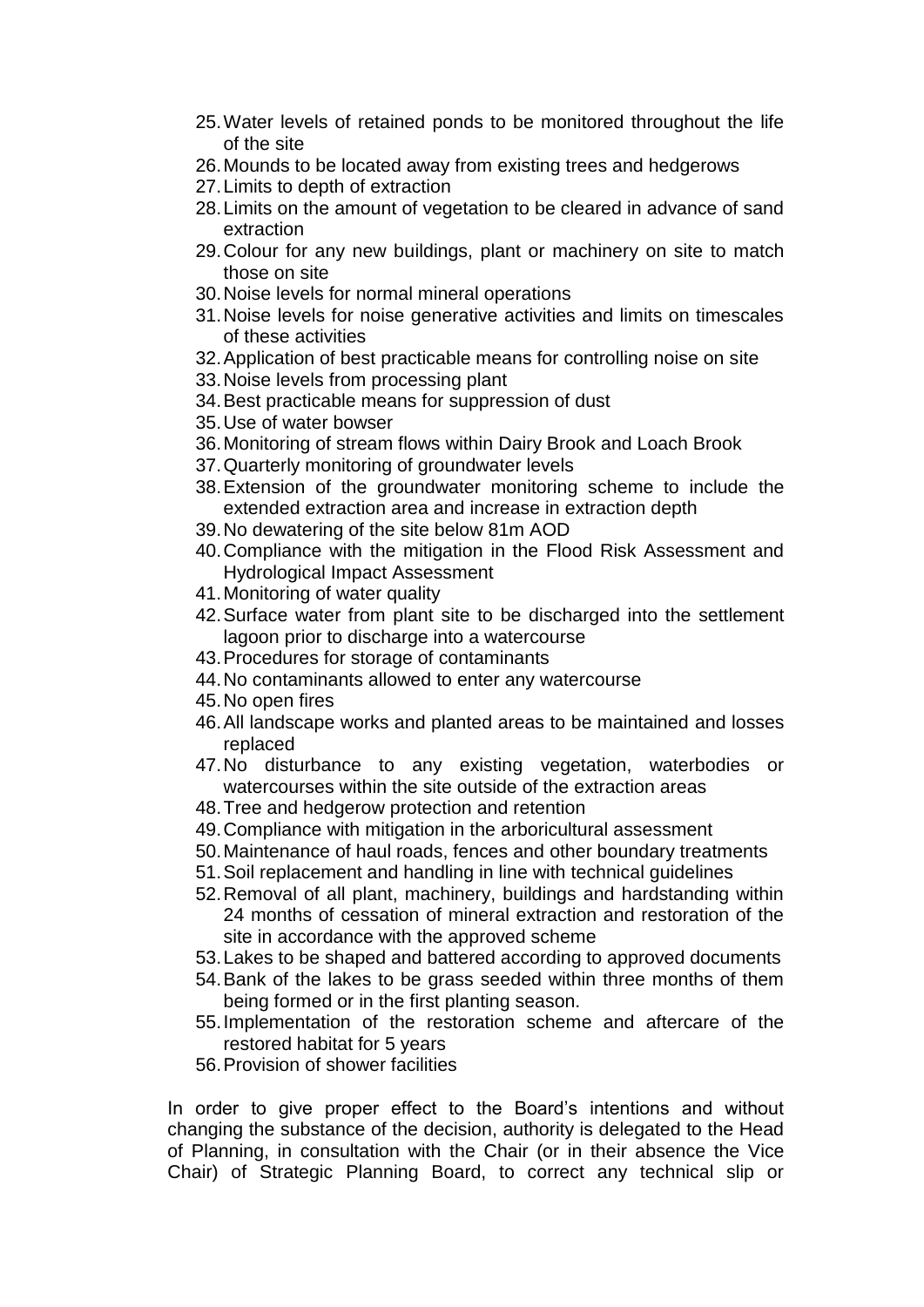omission in the wording of the resolution, between approval of the minutes and issue of the decision notice.

Should this application be the subject of an appeal, authority be delegated to the Head of Planning in consultation with the Chair (or in their absence Vice Chair) of the Strategic Planning Board to enter into a planning agreement in accordance with the S106 Town and Country Planning Act to secure the Heads of Terms for a S106 Agreement.

#### 66 **21/2240C APPLICATION SEEKING DETAILED CONSENT VIA RESERVED MATTERS APPROVAL FOLLOWING OUTLINE APPLICATION17/1000C FOR 454 DWELLINGS AND THE ASSOCIATED INFRASTRUCTURE AND OPEN SPACE ON LAND OFF GIANTSWOOD LANE AND MANCHESTER ROAD, CONGLETON FOR MICHAEL BLACKHURST, REDROW HOMES**

Consideration was given to the above application.

(Michael Blackhurst, representing the applicant attended the meeting and spoke in respect of the application).

## **RESOLVED**

That for the reasons set out in the report the application be approved subject to the following conditions:-

- 1. Approved plans
- 2. Tree retention
- 3. Tree Protection
- 4. Arboricultural method statement
- 5. Levels survey Trees
- 6. Services drainage layout Trees
- 7. 10 year maintenance/retention of avenue trees
- 8. 25 year landscape management plan
- 9. The proposed development to proceed in accordance with the recommendations of the submitted Ecological Enhancement Strategy
- 10. Bird nesting season
- 11. Implementation of the recommendations in the acoustic report
- 12. Details of play areas including levels to be agreed
- 13. Details, including cross-sections of the slopes between the adjacent access roads and the far side of the 3 SUDS ponds, along the north eastern boundary to be submitted and approved.

In addition it was agreed that an informative be included which stated any reserved matters application was to leave a landscaped buffer zone to the road frontages and woodland areas along the southern boundary.

In the event of any changes being needed to the wording of the Board's decision (such as to delete, vary or add conditions/informatives/planning obligations or reasons for approval/refusal) prior to the decision being issued, the Head of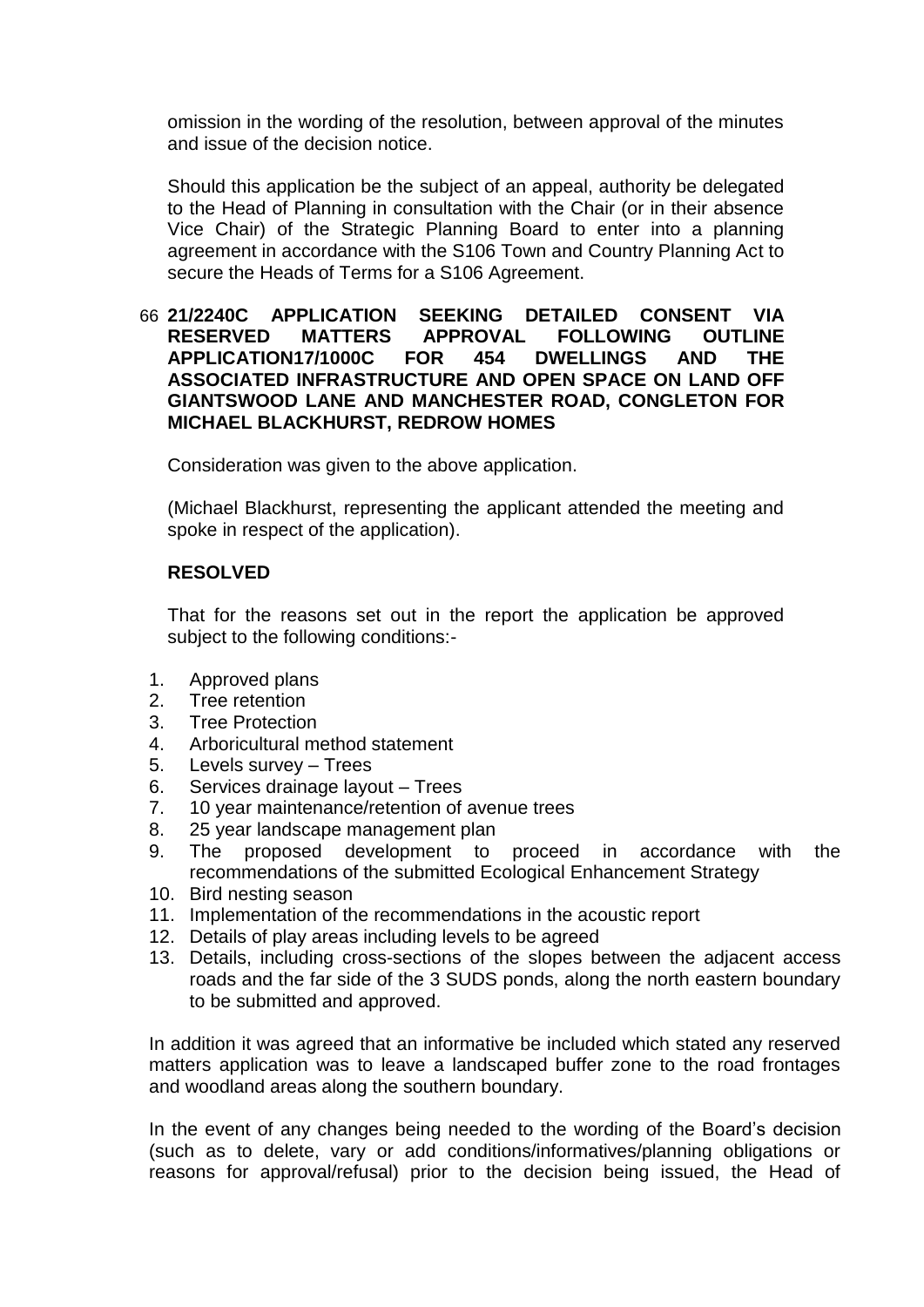Planning has delegated authority to do so in consultation with the Chairman of the Strategic Planning Board, provided that the changes do not exceed the substantive nature of the Board's decision.

(It was noted that Councillor B Murphy abstained from voting on the application. The meeting was adjourned for a short break).

67 **21/4440C OUTLINE APPLICATION WITH DETAILS OF ACCESS (DETAILS OF APPEARANCE, LANDSCAPING, LAYOUT, AND SCALE ARE RESERVED FOR FUTURE DETERMINATION) FOR THE ERECTION OF FLEXIBLE USE CLASS B2/B8 EMPLOYMENT UNITS (INCLUDING ANCILLARY OFFICES), VEHICLE AND PEDESTRIAN ACCESS, PARKING, LANDSCAPING AND ASSOCIATED WORKS, LAND TO THE WEST OF VIKING WAY, CONGLETON FOR MR ADAM SCOTT**

Consideration was given to the above application.

## **RESOLVED**

That for the reasons set out in the report and in the written and verbal update to the Board, the application be approved subject to the completion of a Section 106 Agreement securing the following:-

1. Congleton Link Road contribution of £287,310 based on a £30sq.m commercial development. Payable on first occupation.

2. Bus service contribution of £150,000. Payable on first occupation.

3. Biodiversity net gain payment based on 2.30 additional biodiversity units (a total commuted sum of £25.3k.on current figures):

- submit an updated Biodiversity Impact Assessment (BIA) based upon the final design, layout and detailed landscaping plans to be submitted and approved by the Council with the reserved matters submission; and
- where the BIA shows an alternative credit amount is required, for this to be calculated based on an agreed formula for the indicative masterplan (£11k per credit required) and for this to be paid to the Council prior to occupation.

And subject to the following conditions:-

- 1. Commencement of development (3 years) or 2 from date of approval of reserved matters
- 2. 3 year submission of reserved matters
- 3. Reserved matters to be approved
- 4. Approved Plans
- 5. Materials
- 6. Landscaping
- 7. Implementation of landscaping
- 8. Construction Management Plan to be submitted prior to commencement.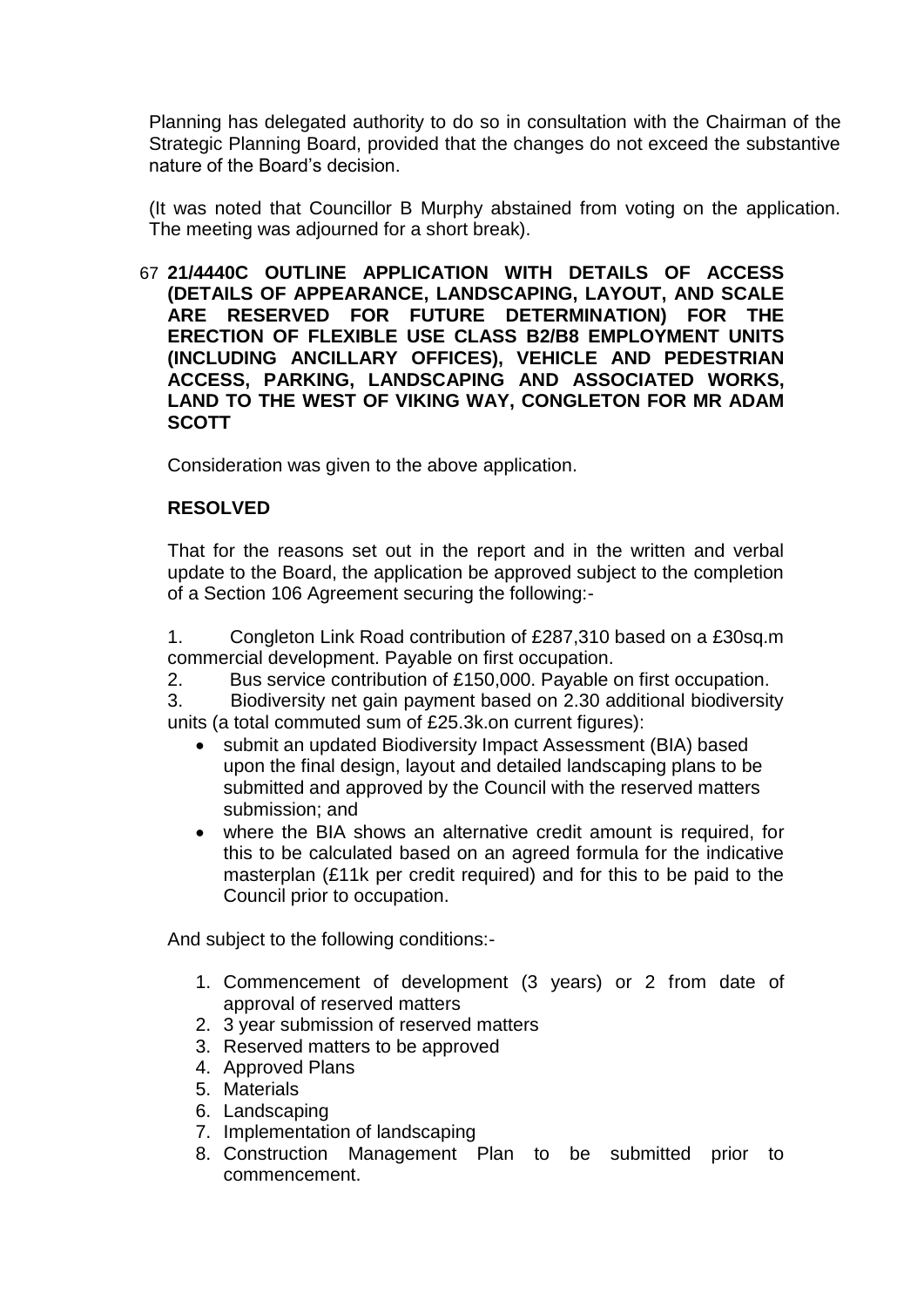- 9. Travel Plan to be submitted prior to occupation of the first dwelling.
- 10.Off-site works for the uncontrolled pedestrian crossing point and ghost right turn lane on Viking Way.
- 11.Requirement to secure the small section of ped/cycle footway on the north west corner of the site that links to the CLR.
- 12.Arboricultural Impact Assessment which also considers the SUDs proposals in accordance with Sections 5.4 (BS5837:2012) and Tree protection Plan (Section 5.5 BS57837:2012).
- 13.Arboricultural Method Statement (Section 6.1 BS5837:2012).
- 14.A Woodland Management Plan which makes a commitment to enhancing and managing existing tree cover on the site to accord with Policy SE5 and SE3 should be provided.
- 15.Any future reserved matters application to be supported by an updated protected species surveys, impact assessment and mitigation proposals.
- 16.Each reserved matters application to be supported by a habitat creation method statement, habitat management plan and ecological monitoring strategy. These to be for a duration of 30 years and informed by the results of the submitted Biodiversity Net Gain Assessment..
- 17.Ecological enhancement measures to be submitted with each future reserved matters application.
- 18.Lighting strategy design to minimise impacts on nocturnal wildlife.
- 19.Reserved matters application to be supported by proposals for the safeguarding of an undeveloped 50m buffer as shown on the submitted parameters plan. No development, including the storage of materials or levels changes to take place within this buffer unless approved in writing by the LPA.
- 20.Footpaths/cycleways to be routed outside the woodland except where required to form a link to the south.
- 21.Electric Vehicle Charging points (commercial).
- 22.Submission of a post demolition Phase II ground contamination and risk assessment together with a remediation report.
- 23.Control of soils brought onto site.
- 24.Measures to address contamination should it be unexpectantly be found during works.
- 25.Jodrell Bank mitigation measures.
- 26.Approval of levels.
- 27.Development to accord with the recommendations of the submitted flood risk assessment.
- 28.Drainage strategy/design in accordance with the appropriate method of surface water drainage chosen.
- 29.Foul and surface water drained on separate systems.

In the event of any changes being needed to the wording of the Board's decision (such as to delete, vary or add conditions/informatives/planning obligations or reasons for approval/refusal) prior to the decision being issued, the Head of Planning has delegated authority to do so in consultation with the Chairman of the Strategic Planning Board, provided that the changes do not exceed the substantive nature of the Board's decision.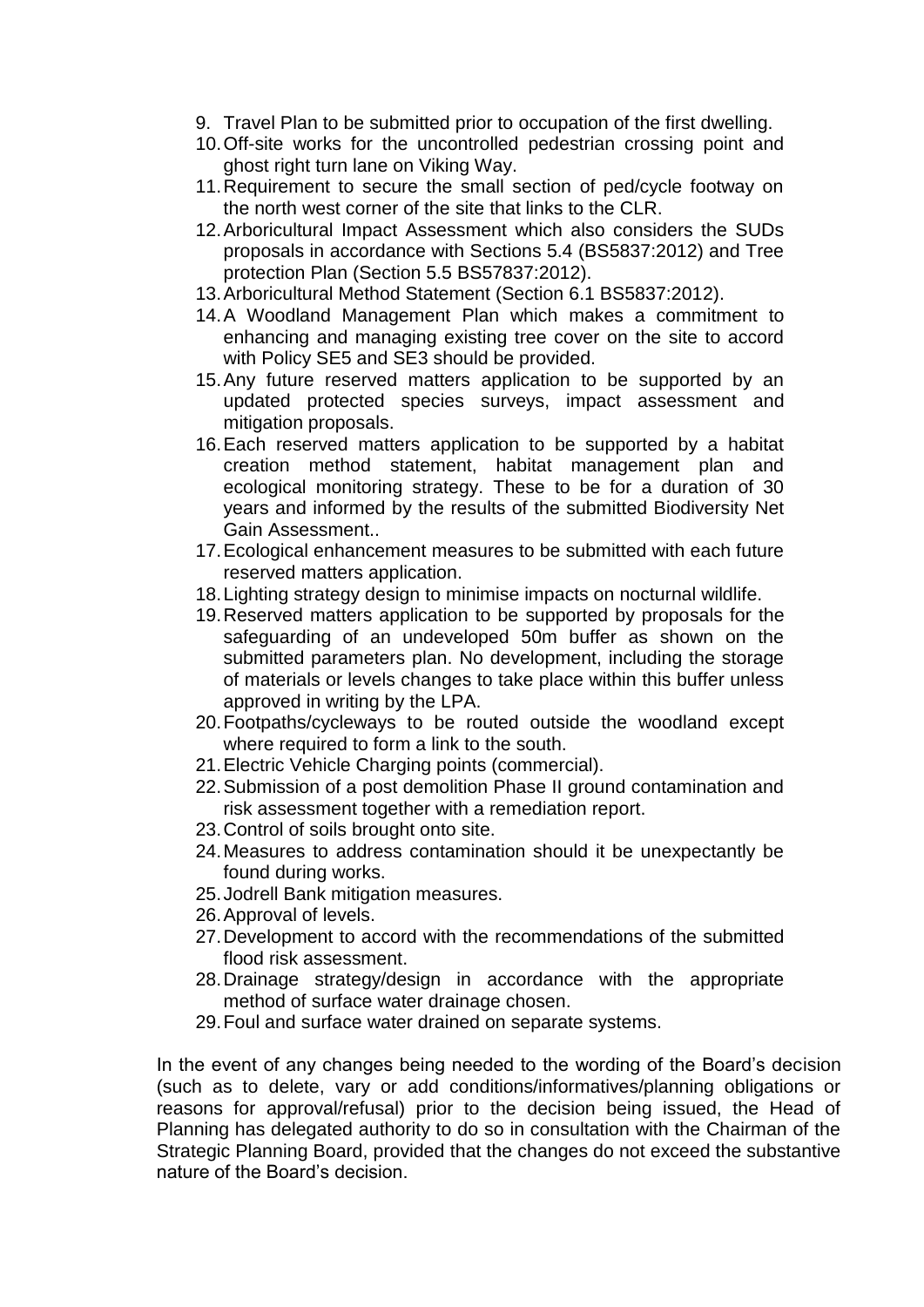(The meeting was adjourned for lunch from 12.50pm until 1.30pm. Councillor B Murphy left the meeting and did not return).

## 68 **21/5047N PLANNING APPLICATION FOR THE DEMOLITION OF AN EXISTING BUILDING AND THE DEVELOPMENT OF A BUILDING FOR B8 USE AT UNITS A AND B, 1 WESTON ROAD, CREWE FOR AEW UK CORE PROPERTY FUND**

Consideration was given to the above application.

(David Sweeting, the agent for the applicant attended the meeting and spoke in respect of the application).

## **RESOLVED**

That for the reasons set out in the report the application be approved subject to the following conditions:-

- 1. Standard Time
- 2. Approved Plans
- 3. External Material details to be submitted
- 4. Revised landscape scheme to be submitted and to include mature tree planting
- 5. Landscape Implementation Scheme
- 6. Submission of a Tree Protection Scheme
- 7. Submission of Arb Method Statement
- 8. Provision of Electric Vehicle Charging infrastructure
- 9. Provision of Ultra Low Emission Boilers
- 10. Submission of Phase II contaminated land report
- 11. Submission of a verification report in accordance with the remediation scheme
- 12. Prior approval of a soil contamination verification report
- 13. Development should stop if contamination is encountered
- 14.Development to be in accordance with FRA
- 15.Submission of a detailed strategy / design, associated management / maintenance plan for sustainable drainage to include proposals for rainwater harvesting
- 16.Foul and surface water to be drainage separately
- 17.Lighting scheme to be submitted prior to commencement of development
- 18.Cycle storage to be a secure covered storage facility
- 19.Renewable Energy provision required

In order to give proper effect to the Board's intentions and without changing the substance of the decision, authority is delegated to the Head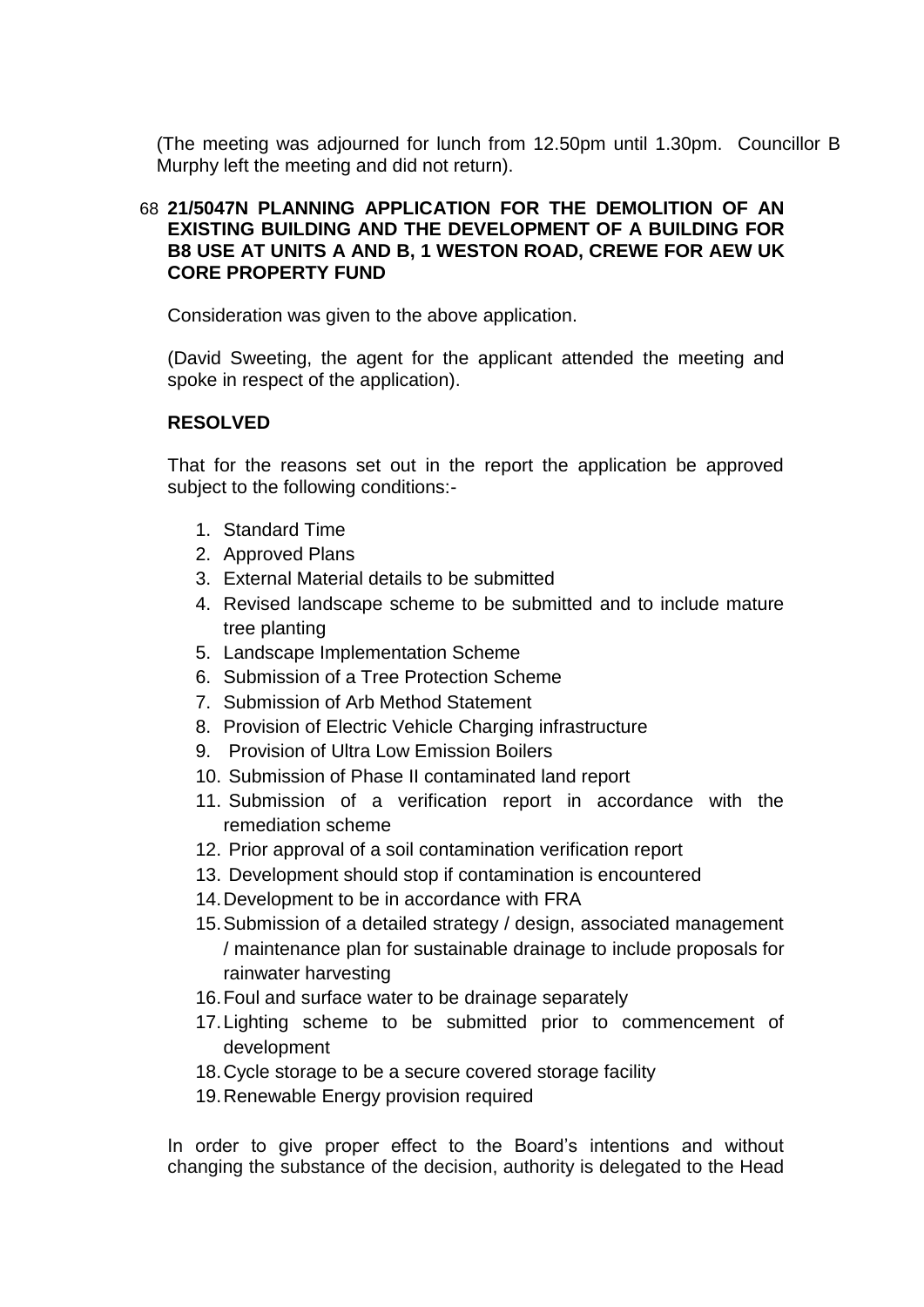of Planning in consultation with the Chair (or in his absence the Vice Chair) of Strategic Planning Board, to correct any technical slip or omission in the wording of the resolution, between approval of the minutes and issue of the decision notice.

#### 69 **21/5514C PROPOSED ERECTION OF A SINGLE WAREHOUSE UNIT (USE CLASS B8) WITH ANCILLARY OFFICE SPACE, ASSOCIATED PARKING, ACCESS, LANDSCAPING AND OTHER WORKS, LAND OFF, FAULKNER DRIVE, MIDDLEWICH FOR BRITISH SALT LIMITED AND STOFORD PROPERTIES LIMITED**

Consideration was given to the above application.

(Councillor Carol Bulman, the Ward Councillor, Fraser Ramsay, representing the applicant and Joseph Smith, the agent for the applicant attended the meeting and spoke in respect of the application).

## **RESOLVED**

That for the reasons set out in the report and in the written update to the Board, the application be approved subject to consideration of the hours of operation of the site and the ability for investigation of a local site for biodiversity net gain within the s106, subject the completion of a Section 106 Agreement securing the following:-

| <b>Heads of Terms</b>                    | Amount      | <b>Trigger</b>        |
|------------------------------------------|-------------|-----------------------|
| Biodiversity - off-site habitat creation | E241.147.72 | Prior to commencement |
|                                          |             | development           |

And subject to the following conditions:-

- 1. Time limit (3 years)
- 2. Development in accordance with the approved plans
- 3. Materials
- 4. No development other than site clearance works to take place prior to submission and approval of a detailed drainage plan
- 5. No development other than site clearance works to take place prior to submission and approval of surface water drainage details
- 6. No development other than site clearance works to take place prior to submission and approval of an archaeological written scheme of investigation
- 7. No development other than site clearance works to take place prior to submission and approval of a construction management plan
- 8. No development other than site clearance works to take place prior to submission and approval of Phase II ground investigations and risk assessments
- 9. The development shall not be occupied until a verification report (contaminated land) has been submitted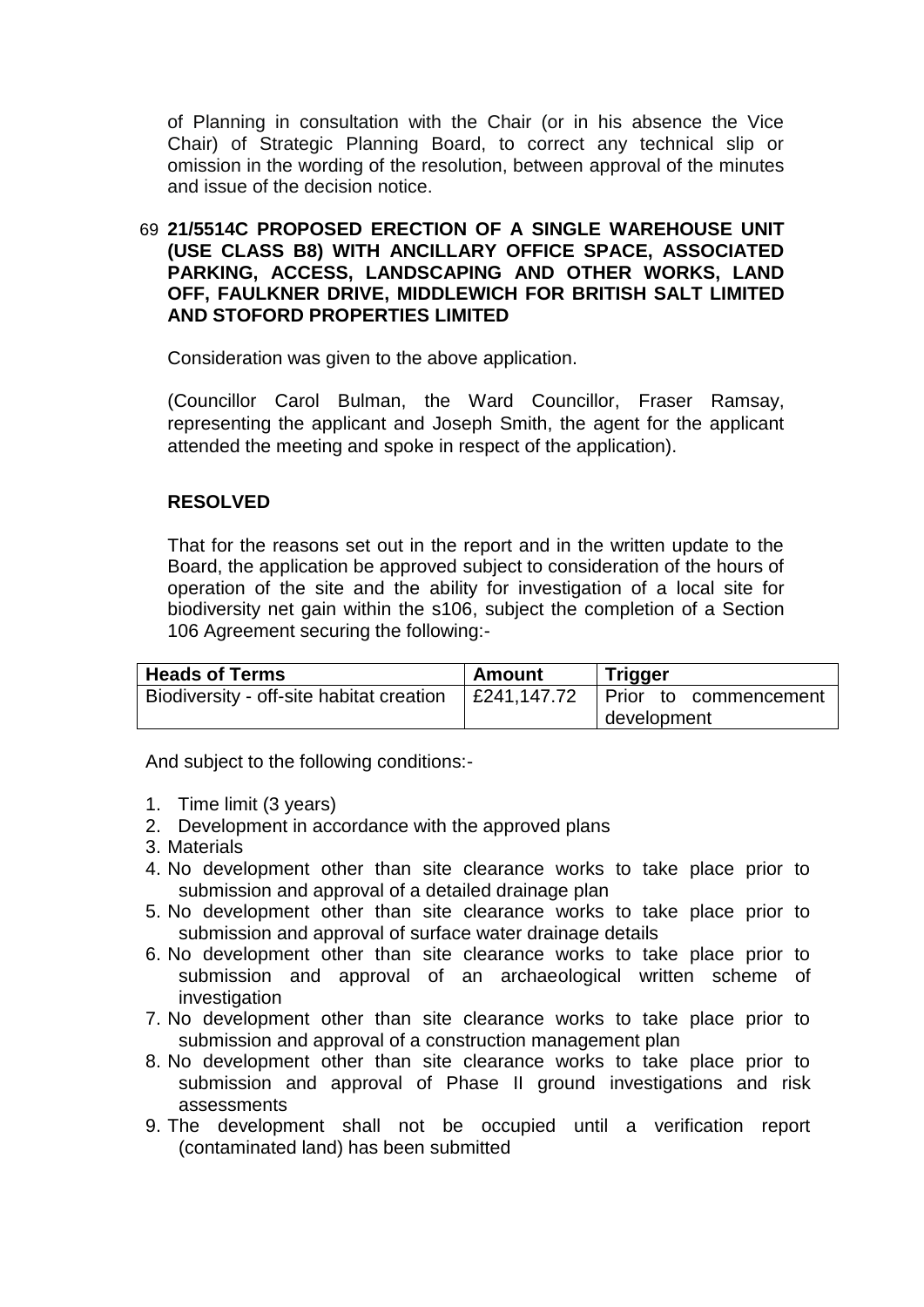- 10. In the event that contamination is found at any time when carrying out the approved development that was not previously identified, it shall be reported in writing immediately to the Local Planning Authority. An investigation and risk assessment shall be undertaken and where necessary a remediation scheme shall be submitted to and approved in writing by the Local Planning Authority. Following the completion of any measures identified in the approved remediation scheme a validation report shall be submitted to and approved in writing of the Local Planning Authority prior to the occupation of any buildings.
- 11. Details of any external plant and machinery shall be submitted prior to installation
- 12. Provision of low emission boilers
- 13. Provision of electric vehicle charging points
- 14. Submission of details of any piling operations
- 15. Construction hours: 09:00 17:30hours Mon to Fri, 09:00 14:00 hours Sat, with no working on Sundays or public holidays
- 16. Submission and approval of a site specific dust management plan
- 17. Nesting bird protection
- 18. Provision of a construction environmental management plan (nature conservation)
- 19. Each reserved matters application to be supported by a strategy for the incorporation of features to enhance the biodiversity value of the proposed development
- 20. The development hereby approved shall only be occupied in connection with operations at British Salt
- 21. If the consented development has not commenced by the beginning of July 2022 an updated badger survey report is to be submitted to the LPA. The submitted report to include mitigation measures to address any adverse impacts identified
- 22. The development shall secure 10% of its predicted energy requirements from decentralised and renewable or low carbon sources unless the applicant can demonstrate that this is not feasible or viable
- 23. The development shall be carried out in accordance with the mitigation measures set out in the submitted Noise Impact Assessment and fork lift trucks and heavy goods vehicles operating on the site shall be fitted with white noise reversing alarms.

In order to give proper effect to the Committee's intentions and without changing the substance of the decision, authority is delegated to the Head of Planning, in consultation with the Chair (or in their absence the Vice Chair) of the Strategic Planning Board, to correct any technical slip or omission in the wording of the resolution, between approval of the minutes and issue of the decision notice.

Should this application be the subject of an appeal, authority be delegated to the Head of Planning in consultation with the Chair (or in their absence the Vice Chair) of the Strategic Planning Board to enter into a planning agreement in accordance with the S106 Town and Country Planning Act to secure the Heads of Terms for a S106 Agreement.